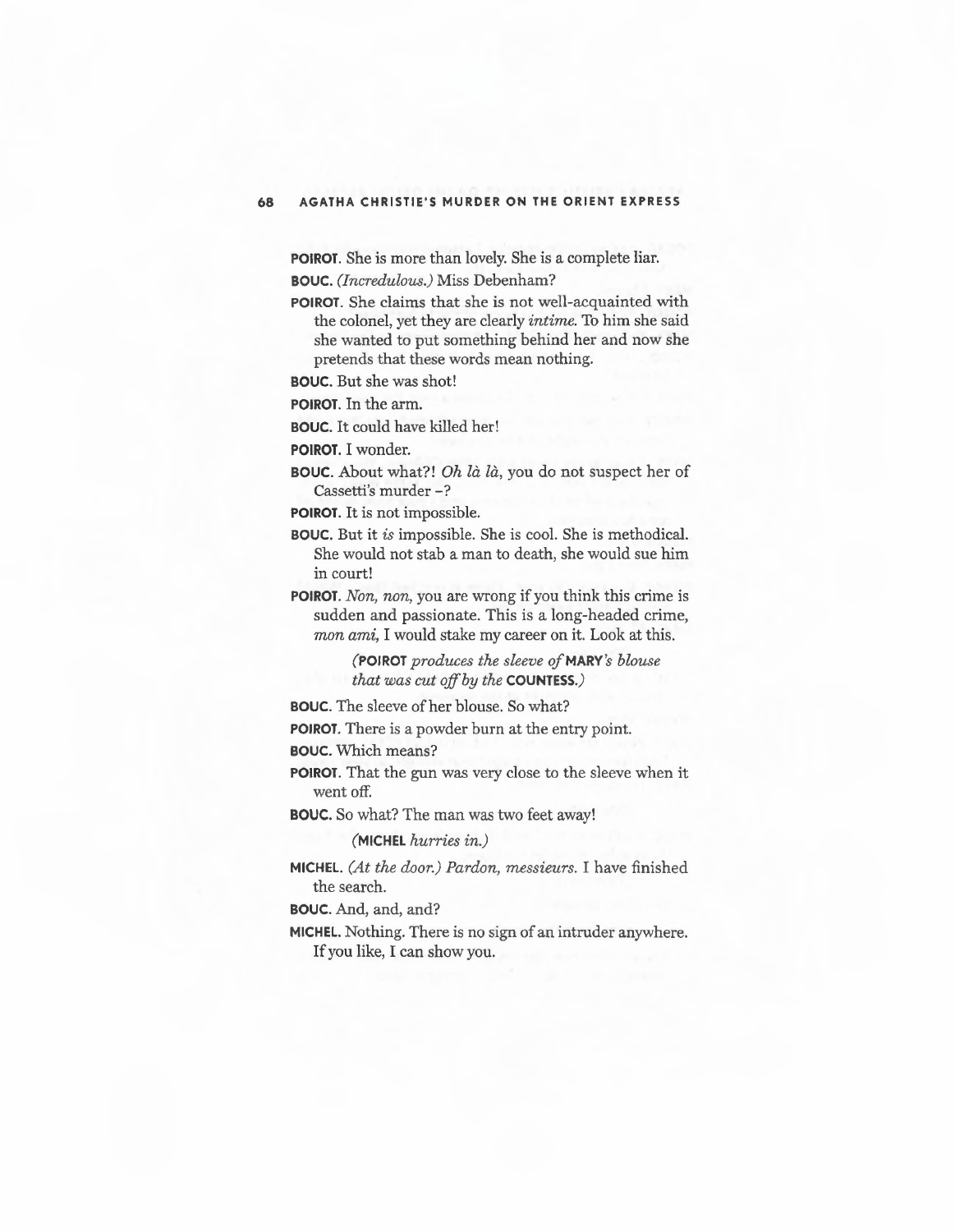**POIROT.** *Non, non, c'est tout.* Would you now be so kind as to remove your tunic, please?

> **(MICHEL,** *confused, looks to* **BOUC** *for guidance, and* **BOUC** *nods.* **MICHEL** *removes his tunic and hands it to* **POIROT.)**

I see that none of your buttons are missing, and moreover, the thread for each button is old, so nothing was sewn on recently.

**MICHEL.** That is correct, but may I ask -?

**POIROT.** Mrs. Hubbard found this button in her room this morning.

**MICHEL.** *(Examining it.)* It is not mine, *monsieur.* 

**POIROT.** So I see. But it matches yours exactly.

**MICHEL.** It does.

**POIROT.** Michel, are there other attendants on this train at the moment?

**MICHEL.** There is one in second class. A ticket taker I have known for years.

**POIROT.** Is he large or small?

- **MICHEL.** Quite large, I'm afraid. Shall I ask him to see you?
- **POIROT.** *Non, non,* that is quite all right. And what other passengers, besides the ones in this coach, are on the train?
- **MICHEL.** There is hardly anyone at the moment. It is the off-season. There is a mother and child on the Belgrade carriage and that is all.
- **POIROT.** And could there be a second conductor on this train wearing a uniform like yours?
- **MICHEL.** Oh no, *monsieur,* there is no such thing. I had to earn this uniform with many years of service. However...

## **POIROT.** *Oui?*

**MICHEL.** Well, frankly, I am not sure I trust her word, but Miss Ohlsson says that last night she saw what she calls a second conductor on the train.